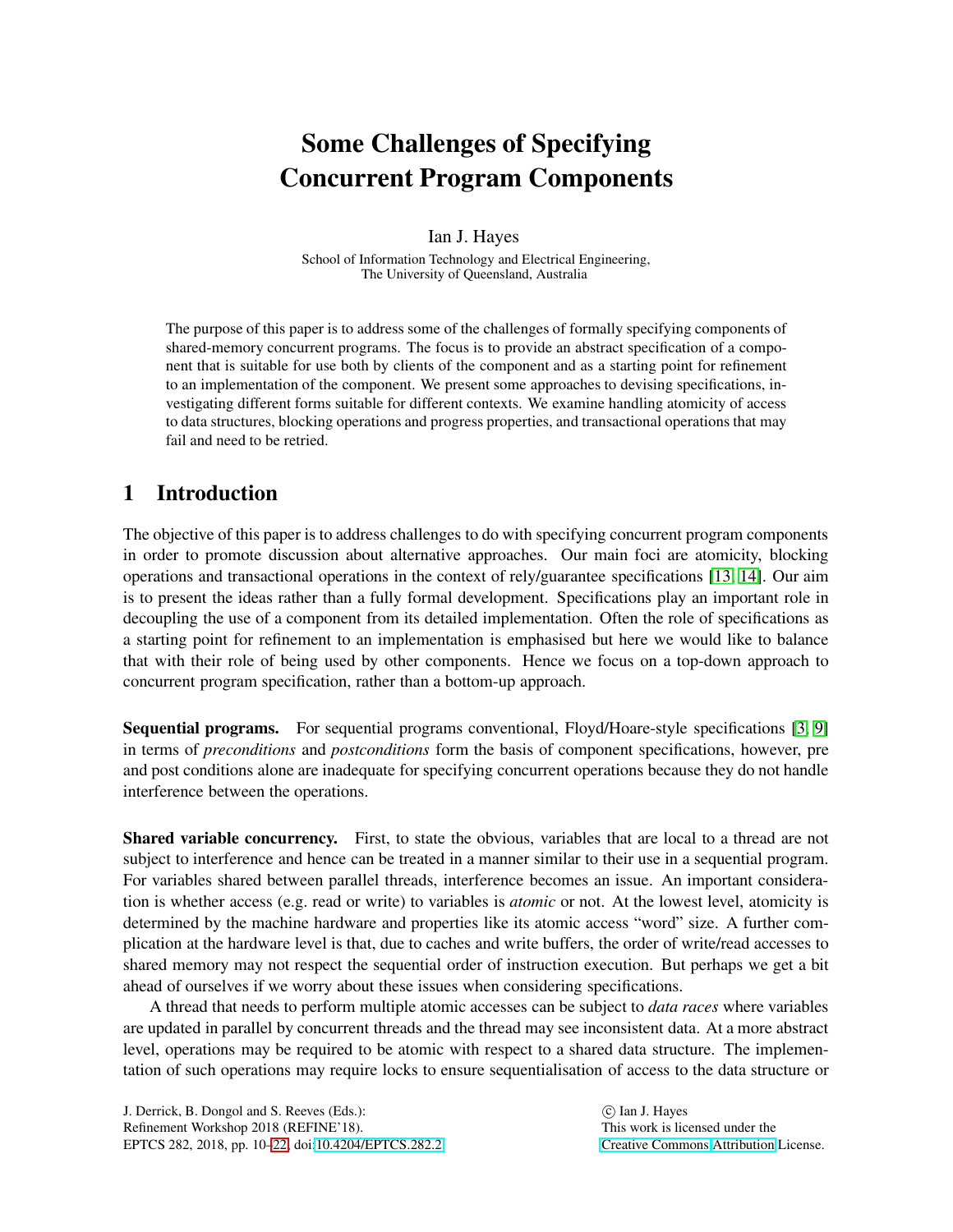it may use more sophisticated non-blocking algorithms that achieve the effect of operation atomicity by utilising hardware-level atomicity [\[22\]](#page-12-3).

A concept commonly used to show an implementation is valid is *linearizability* [\[8\]](#page-11-2), whereby parallel execution of a set of operations on a shared data structure is considered valid if it is equivalent to some linear (sequential) execution of the same operations (subject to certain requirements).

Verifying concurrent programs. Early rules for reasoning about parallel programs by Hoare [\[11\]](#page-11-3) utilised preconditions and postconditions but had strict disjointness requirements on program variables occurring in parallel threads, which effectively ruled out interference between parallel threads. The approach of Owicki and Gries [\[19,](#page-12-4) [20,](#page-12-5) [21\]](#page-12-6) treats parallel components like sequential programs with intermediate assertions between each atomic step but then requires an extensive interference-freedom proof. Concurrent separation logic [\[1,](#page-11-4) [18\]](#page-12-7) also leverages disjointness but does so in a more fine-grained and dynamic manner because it handles assertions over objects in the heap.

An early compositional approach to handle interleaved interference on shared variables was the rely/guarantee approach of Jones [\[12,](#page-12-8) [13,](#page-12-1) [14\]](#page-12-2). Jones extended pre/post specifications with a *rely* condition, a binary relation between program states expressing an assumption about the tolerable interference that any step of the environment of the thread can impose on the shared variables. To constrain the interference generated by a thread, Jones uses a *guarantee* condition, also a binary relation on states limiting the changes a program step of a thread can make to the shared variables. The guarantee is required to be reflexive (i.e. it contains the identity relation) so that the program may make stuttering steps that do not change the observable variables. The rely of each thread must be implied by the guarantees of all threads that run in parallel with it. The rely/guarantee approach does not dictate any particular granularity of atomicity, however, it does require all steps of a thread to satisfy its guarantee as long as all steps of the thread's environment satisfy its rely.

Blocking. Operations may block waiting for "communication" from another thread. For example, an operation wanting to read a message from a communication channel may need to wait for a message to be written to the channel by another thread. Specifications of such operations need to be able to express such *waiting* criteria. This affects the termination behaviour of the operation. For example, if a message is never written to a channel, a read from the channel will never terminate (block forever). We consider two approaches to specifying such operations.

- Using an explicit await construct that allows both nonterminating behaviour if the await blocks forever and terminating behaviour if it becomes unblocked.
- An implicit approach that specifies under what conditions an operation is guaranteed to terminate as well as its behaviour when it does terminate, e.g. a read on a message channel is guaranteed to terminate if the channel is non-empty.

These forms can give equivalent specifications, for which the explicit form may be more useful for refining the operation, while the implicit form makes it easier to reason about using the operation. Another source of blocking is at the implementation level where atomicity constraints on operations may lead to the use of locks that lead to an implementation blocking awaiting a lock.

Transactional operations. Utilising locks can generate bottlenecks because operations requiring the locks are sequentialised, and on multi-processor architectures they also generate more costly memory synchronisation primitives. One approach to avoiding (or minimising) locks is to implement operations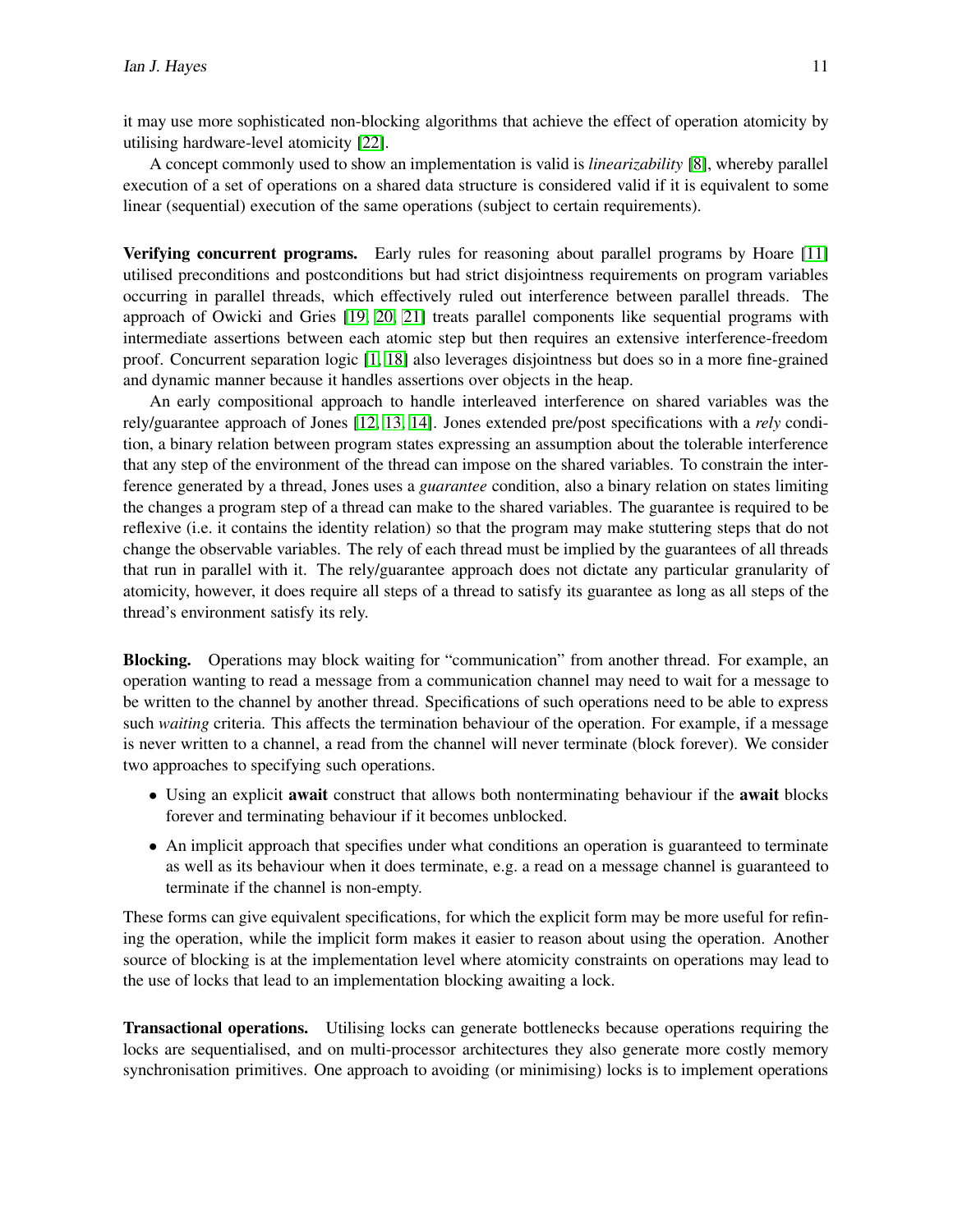that do most of their work locally and then perform a final atomic commit step that may fail if another operation has committed while the first operation was executing based on the old data [\[22\]](#page-12-3). Such implementations may suffer from starvation where they can repeatedly try and fail, potentially forever if there is continual interference from competing parallel operations. Note that in these situations, one of the competing threads may succeed but an individual thread may be pre-empted every time and never succeed. Fair scheduling is assumed, i.e. every thread is executed eventually, but that does not prevent an operation that a thread is attempting to execute from failing due to interference and needing to be retried.

Specifying such operations has to allow for the case in which an operation is continually thwarted and may never terminate, while guaranteeing termination if the interference on the data structure eventually quiesces. Using  $c^{\omega}$  to represent the execution of a command  $c$  zero or more times, including possibly infinitely many times, such specifications have the general form

$$
fail^{\omega} \t{;succeed} \t(1)
$$

where *fail* represents the operation failing due to interference (and not changing the state) and *succeed* represents the operation successfully completing (and updating the state once). The iteration *fail*<sup>ω</sup> may execute *fail* infinitely many times representing the continual thwarting by interference from parallel operations. Arguments about termination usually need to resort to either

- arguments that interference eventually quiesces altogether,
- timing arguments based on minimal separation between operations in any single thread leading to a situation in which interference will eventually quiesce for long enough for the operation to succeed, and
- arguments based on probabilities of two (or more) operations overlapping and competing.

Note that probability bounds can be derived from timing bounds. The probability can be sensitive to load, i.e. the more threads competing, the lower the probability of success of any single operation. And probabilities can also be sensitive to the execution time of an operation: the longer it executes, the more likely it is to overlap with a competing operation. Of course, such timing and probability arguments depend on the context of the use of the data structure and can be tricky in practice.

Implicit specifications can also be used for such operations by specifying the conditions under which they are guaranteed to terminate.

Overview. Sect. [2](#page-2-0) addresses specifying atomic operations on a shared data structure (or resource). It examines the use of Hoare's with statement [\[10\]](#page-11-5) and how it interacts with rely and guarantee conditions. Sect. [3](#page-5-0) examines blocking operations giving both explicit waiting conditions and more implicit specifications using a temporal logic formula under which an operation terminates. Sect. [4](#page-8-0) looks at transactional operations that may either succeed, or try and fail, possibly indefinitely. Both explicit waiting and implicit temporal logic specifications are considered.

# <span id="page-2-0"></span>2 Specifying atomicity

As an example, consider a message queue with operations to enqueue and dequeue messages. If there are separate concurrent threads enqueuing and dequeuing, each operation needs to (appear to be) be atomic, i.e. other operations cannot observe the state part way through the operation. If the queue were used in a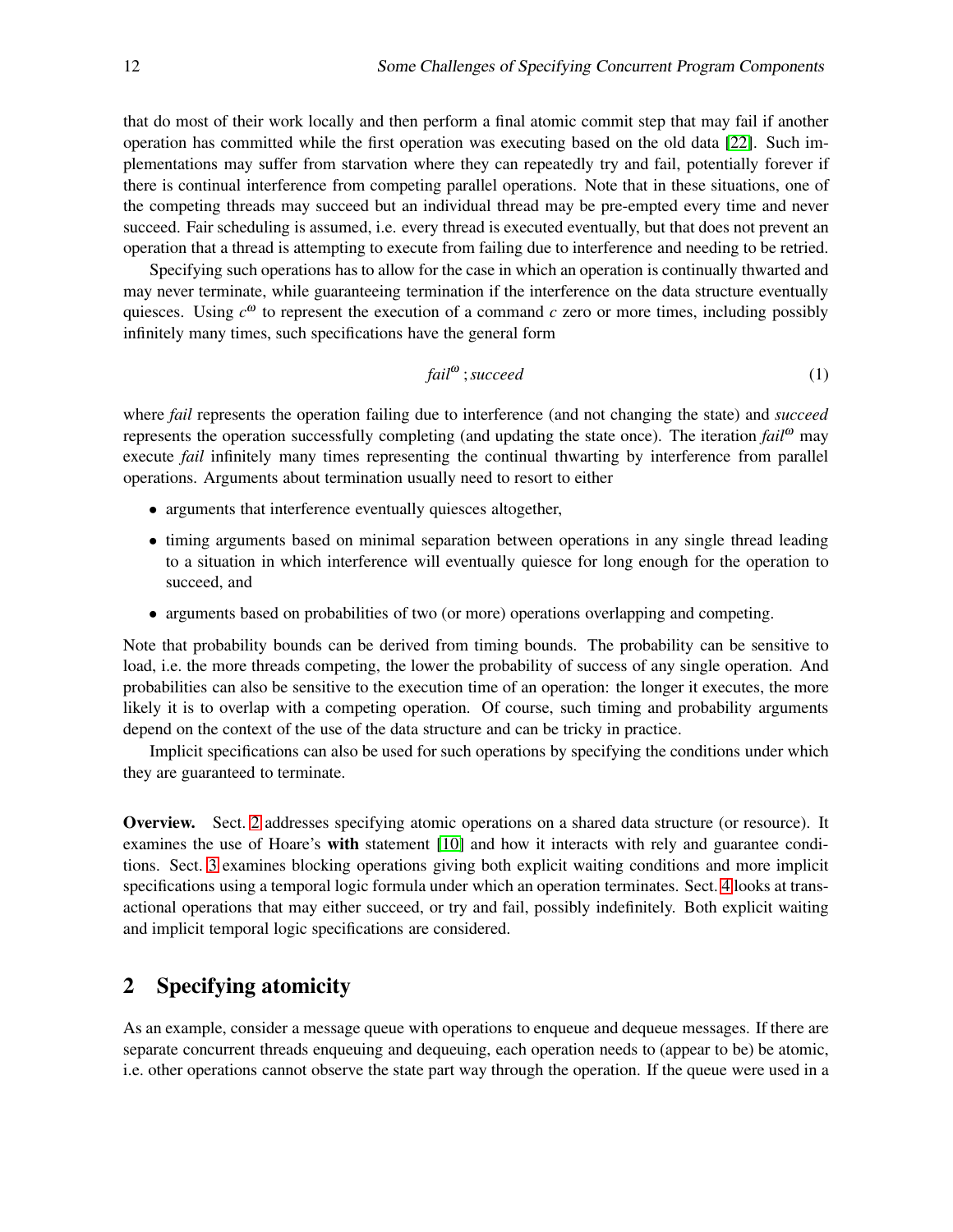purely sequential program, the *write* and *read* operations can be specified by Morgan-style specification commands [\[16,](#page-12-9) [17\]](#page-12-10) as follows.

$$
write(v: Val) \cong qu:[qu' = qu \cap [v]]
$$
  

$$
read()res: Val \cong \{qu \neq [\ ]\}; res, qu:[qu = [res'] \cap qu']
$$

The *write* operation takes a value *v* to append to the queue. Its postcondition is  $qu' = qu$  [*v*], in which *qu'* stands for the final value of the queue, *qu* stands for the initial value, " c'" is sequence concatenation, and  $\lbrack v \rbrack$  is the singleton sequence containing *v*. The *write* operation modifies only the queue and hence it has a frame of *qu* (before the colon). The *read* operation returns a value *res* that is the head of the queue and removes it from the queue in the process. It has a precondition that the queue is non-empty, which is written as an assertion command (in braces).

To extend the operation specification to handle concurrency, as presented in Fig. [1,](#page-4-0) the operations need to be augmented with rely and guarantee conditions and the atomicity of the operations needs to be handled. In Fig. [1](#page-4-0) the relies and guarantees are represented as rely and guarantee commands [\[2,](#page-11-6) [5,](#page-11-7) [7\]](#page-11-8). The guarantee command (guar *g*) restricts every atomic program step of the thread to satisfy *g*. The rely command (rely  $r$ ) represents an assumption that every environment step satisfies  $r$ ; if an execution trace performs an environment step not satisfying *r*, any behaviour whatsoever is allowed from that point (i.e. it aborts in a manner similar to the precondition command  $\{p\}$  aborting if the initial state does not satisfy  $p$ ). The rely and guarantee commands are combined with the remainder of the specification using the weak conjunction operator " $\sin$ " [\[6,](#page-11-9) [4\]](#page-11-10). The weak conjunction  $c_0 \sin c_1$  performs steps allowed by both  $c_0$  and  $c_1$  unless either  $c_0$  or  $c_1$  aborts at some point, in which case their weak conjunction aborts from that point. Weak conjunction is a specification operator, rather than a programming operator.

For the message queue we assume there is a single writer thread performing *write* operations and a single reader thread performing *read* operations. A suitable rely condition for *write* is that elements are only ever removed from the front of the queue, i.e. the queue after any interference is a suffix of the queue before. The rely condition for *read* is that the interference only ever adds elements to the end of the queue and hence the queue before the interference is a prefix of the queue after. Note that the precondition of *read* is stable under its rely condition [\[24,](#page-12-11) 25], i.e.  $qu \neq [\ ] \land qu$  **prefixof**  $qu' \Rightarrow qu' \neq [\ ]$ . The guarantees of each operation match the rely of the other operation. This version requires that there is just one reader thread and one writer thread because the rely condition of *read* assumes the queue can only be extended and hence it is not concurrently being dequeued by another thread, and the rely condition of *write* assumes the queue can only become a suffix of its previous state and hence it is not concurrently being enqueued by another thread.

For sequential programs and in the original rely/guarantee approach the postconditions of operations are considered end-to-end, i.e. they must hold between the states at the start and end of an operation invocation. Such a postcondition is problematic in the context of a parallel thread modifying the queue, for example, after an *write* operation is initiated but before it can complete (or lock the data structure), the reader thread may *read* a value. If the writer then completes the *write* without further interference, the end-to-end effect is that of both the *read* and the *write*, not just the *write*. An end-to-end postcondition is not suitable in this case. The alternative is a specification whereby the postcondition holds for some "atomic" step between the start and end of the operation and the operation makes no changes to the queue before or after that step, although other threads may. Atomicity can be handled by using resources (see Sect. [2.1\)](#page-4-1). The environment may also interfere with operation preconditions. For example, if multiple readers were allowed on a queue, a precondition that the queue is non-empty may be invalidated by a parallel *read* operation that reads the last value from the queue thus making it empty.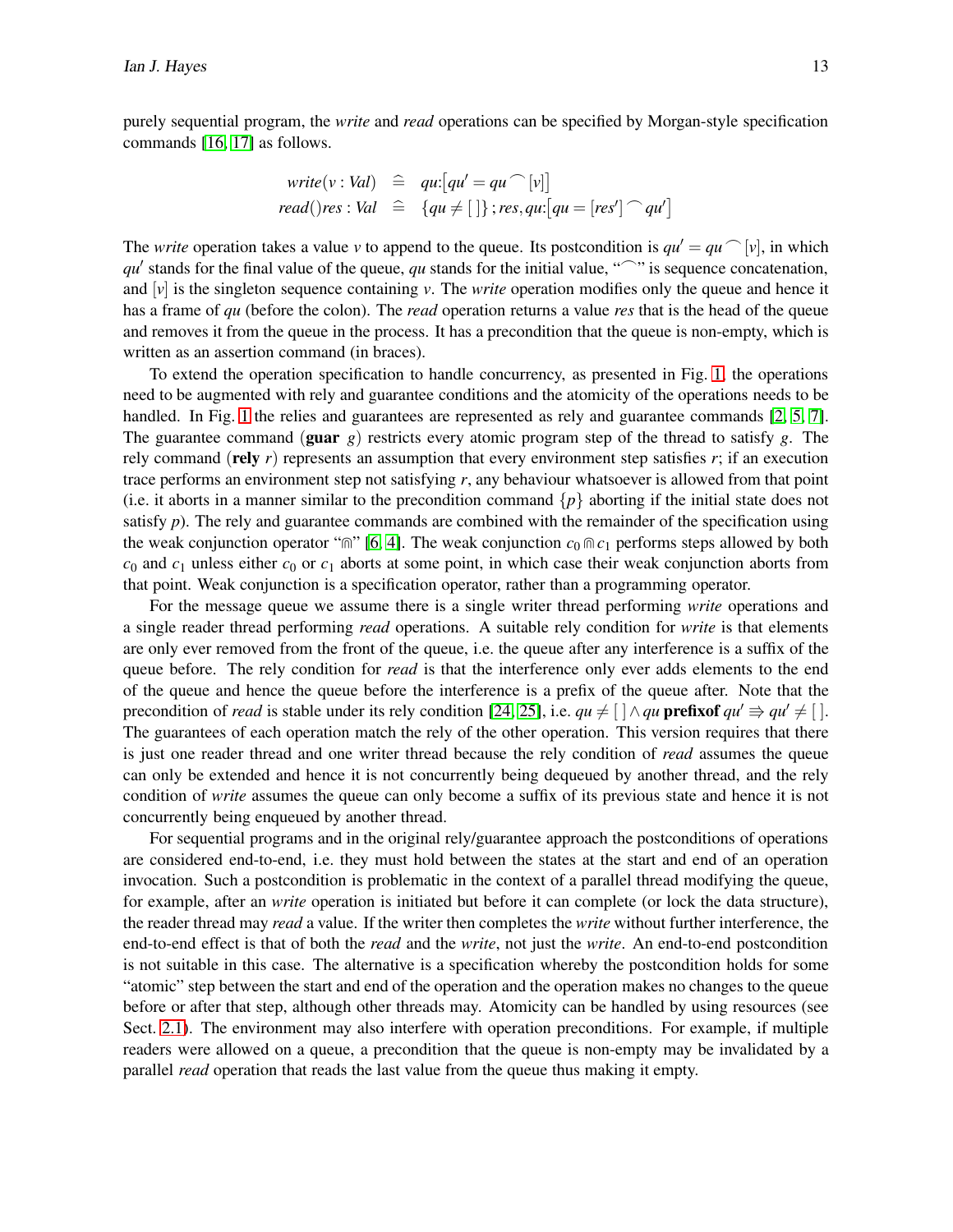```
resource qu : seq Val initially qu = [write(v : Val) \cong(\text{rely } qu' \text{ suffixof } qu) m
                                 - implies single writer
   (guar qu prefixof qu′
                               - implies the rely of read
   with qu do qu: [qu' = qu \cap [v]] od
read()res : Val \hat{=}(rely qu prefixof qu′
                                  – implies single reader
   (guar qu' suffixof qu) m
                                 - implies the rely of write
   {qu \neq [\ ]}; – stable under the rely condition
   with qu do qu, res: [qu = [res'] \cap qu'] od
```
<span id="page-4-0"></span>Figure 1: Message queue with read and write operations

#### <span id="page-4-1"></span>2.1 Resources

Early work of Hoare [\[10\]](#page-11-5) introduced the idea of a resource and a with statement that provides access to the resource. A *resource* represents a shared data structure that is only accessible to a thread within a command of the form,

with 
$$
d \, \text{do} \, c \, \text{od}
$$
 (2)

that ensures the resource *d* is not modified by the environment while the thread is executing *c*. A data structure *d* is declared as a resource by a declaration of the form resource *d* and, within the scope of the resource declaration, all uses of *d* must be within a **with** *d* **do** ... od statement.<sup>[1](#page-4-2)</sup> It is required that the data structure of the resource is only accessed within with statements; this may be checked syntactically. The implementation is responsible for ensuring the data structure is not modified by the environment while executing within the **with** statement. The **with** statement allows any number of stuttering steps before the body and finite stuttering after the body of the **with** is executed. As entry to a **with** statement by one thread may block other threads wishing to gain access to the same resource, it is prudent to require that the bodies of with statements terminate; that is required within this paper. The data structure of the resource also often has a data-type invariant associated with it that is established by its initialisation and maintained by each operation (see the example in Section [3\)](#page-5-0).

An operation whose body consists of a single with statement executes the with statement atomically at some point of time between its invocation and completion. Hence multiple operations that overlap in time will have their bodies executed in some sequence (i.e. their execution is linearized [\[8\]](#page-11-2)) and hence they will appear to behave equivalently to some sequential execution of the same operations, i.e. their execution is sequentially consistent.

### 2.2 Rely/guarantee laws for resource access

The concept of a resource may be combined with the rely/guarantee approach. When a thread enters the body of a **with** *d* **do** *c* **od** statement, the rely can be strengthened for the duration of *c* with  $d' = d$ 

<span id="page-4-2"></span><sup>&</sup>lt;sup>1</sup>A more general resource construct would allow a resource to encompass a set of variables but for the examples here a resource will correspond to a single variable, so we identify the resource with the variable to simplify the presentation.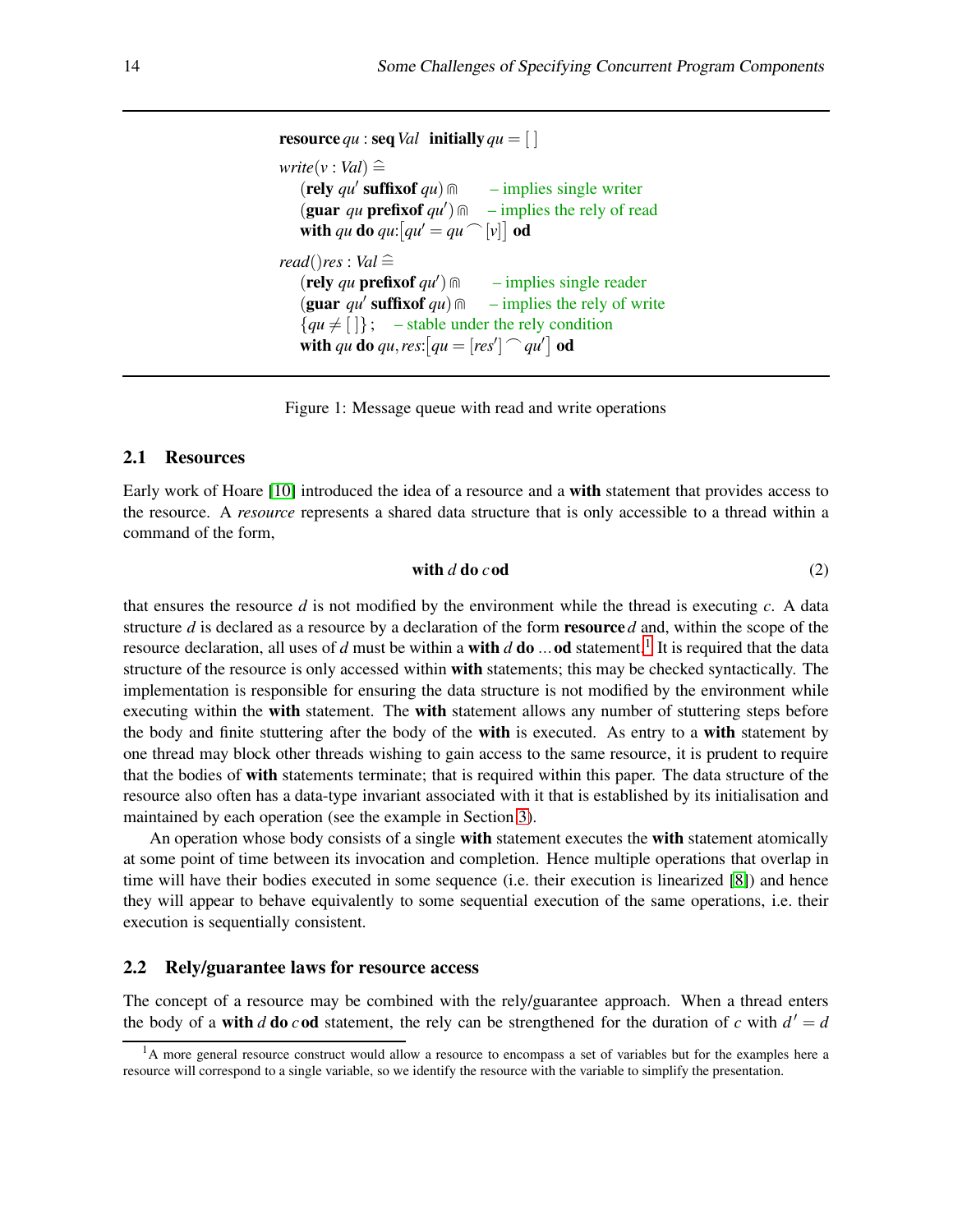and the guarantee weakened so that *d* only need satisfy the guarantee over the complete operation, not over every step. The initial step of the refinement of operations specified via a with statement needs to "move" the rely and guarantee conditions into the body of the **with** but in the process the rely and guarantee conditions are transformed.

## Law 1 (rely-with) (rely *r*)  $\textcircled{r}$  with *d* do *c* od  $\textcircled{r}$  with *d* do(rely  $r \wedge d' = d$ )  $\textcircled{r}$  *c* od

For the *write* operation above (ignoring the guarantee for the moment) this law can be applied as follows.

<span id="page-5-1"></span> $(\text{rely } qu' \text{ suffixof } qu) \text{ } \textcircled{ii}$  with  $qu \text{ do } qu: [qu' = qu \text{ } ^\frown [v]]$  od  $\sqsubseteq$  by Law [1](#page-5-1) (rely-with) with *qu* do (rely *qu'* suffixof  $qu \wedge qu' = qu$ )  $\ln qu:$   $\lceil qu' = qu \bigcap [v] \rceil$  od  $=$  as  $qu' = qu \Rightarrow qu'$  suffixof qu with *qu* do (rely  $qu' = qu$ )  $\ln qu:$   $qu' = qu \cap [v]$  od

A guarantee condition surrounding a with may be weakened so that it only has to apply for the resource data structure over the body of the with command. It is assumed that the guarantee is of the form  $g_d \wedge g_x$ , where *d* is the only shared variable  $g_d$  refers to, and  $g_x$  does not refer to *d*. The weakened guarantee  $g_x$  is retained to handle references to variables other than  $d$  within the guarantee. The specification  $[g_d]$  requires  $g_d$  to hold end-to-end over the body of the **with**. The lack of a frame allows any variables to be modified but when it is combined with *c*, any frame of *c* will apply to their weak conjunction.

Law 2 (guar-with) (guar  $g_d \wedge g_x$ )  $\textcircled{a}$  with  $d$  do  $c$  od  $\subseteq$  with  $d$  do(guar  $g_x$ )  $\textcircled{a}$   $[g_d]$   $\textcircled{a}$  cod For the *write* operation above (ignoring the rely for the moment) this law can be applied as follows.

> <span id="page-5-2"></span> $(\textbf{guar} \ q\ \textbf{u} \ \textbf{prefixof} \ q\ \textbf{u}') \wedge \textbf{with} \ q\ \textbf{u} \ \textbf{do} \ q\ \textbf{u}:[q\ \textbf{u}'=q\ \textbf{u} \bigcap [v] \big] \textbf{od}$  $\subseteq$  by Law [2](#page-5-2) (guar-with) with  $g_d \cong qu$  prefixof  $qu'$  and  $g_x \cong$  true with *qu* do (guar true)  $\ln \left[ q u \right]$  prefixof  $q u' \right] \ln q u$ :  $\left[ q u' = q u \right] \left[ v \right]$  od  $=$  as (**guar** true) requires no guarantee and  $[q_1] \cap x$ :  $[q_2] = x$ :  $[q_1 \wedge q_2]$ with qu do qu:  $\left[qu\right]$  prefixof  $qu' \wedge qu' = qu \cap \left[v\right]\right]$  od  $=$  as  $qu' = qu \cap [v] \Rightarrow qu$  prefixof  $qu'$ with *qu* do *qu*:  $\left[qu' = qu' \right]$  od

Combining the above applications of Law [1](#page-5-1) (rely-with) and Law [2](#page-5-2) (guar-with), the following refinement of the *write* operation holds.

$$
\begin{array}{l}\n\text{(rely } qu' \text{ suffixof } qu) \cap (\text{guar } qu \text{ prefixof } qu') \cap \text{with } qu \text{ do } qu: [qu' = qu \cap [v]] \text{ odd} \\
\sqsubseteq \text{ using Law 2 (guar-with) and Law 1 (rely-with)} \\
\text{ with } qu \text{ do (rely } qu' = qu) \cap qu: [qu' = qu \cap [v]] \text{ odd}\n\end{array}
$$

Note that in the body of the with there is no explicit guarantee and the rely condition assumes that *qu* is not modified by the environment and hence the refinement of the body of the with is effectively a sequential refinement (as one would expect).

# <span id="page-5-0"></span>3 Specifying operations that may block

## 3.1 Blocking using an explicit await condition

Consider the example in Fig. [2](#page-6-0) of a message queue with a bounded capacity of *N* messages. It has a *write* operation that waits until the queue is not full and appends a value to the tail of the queue, and a *read*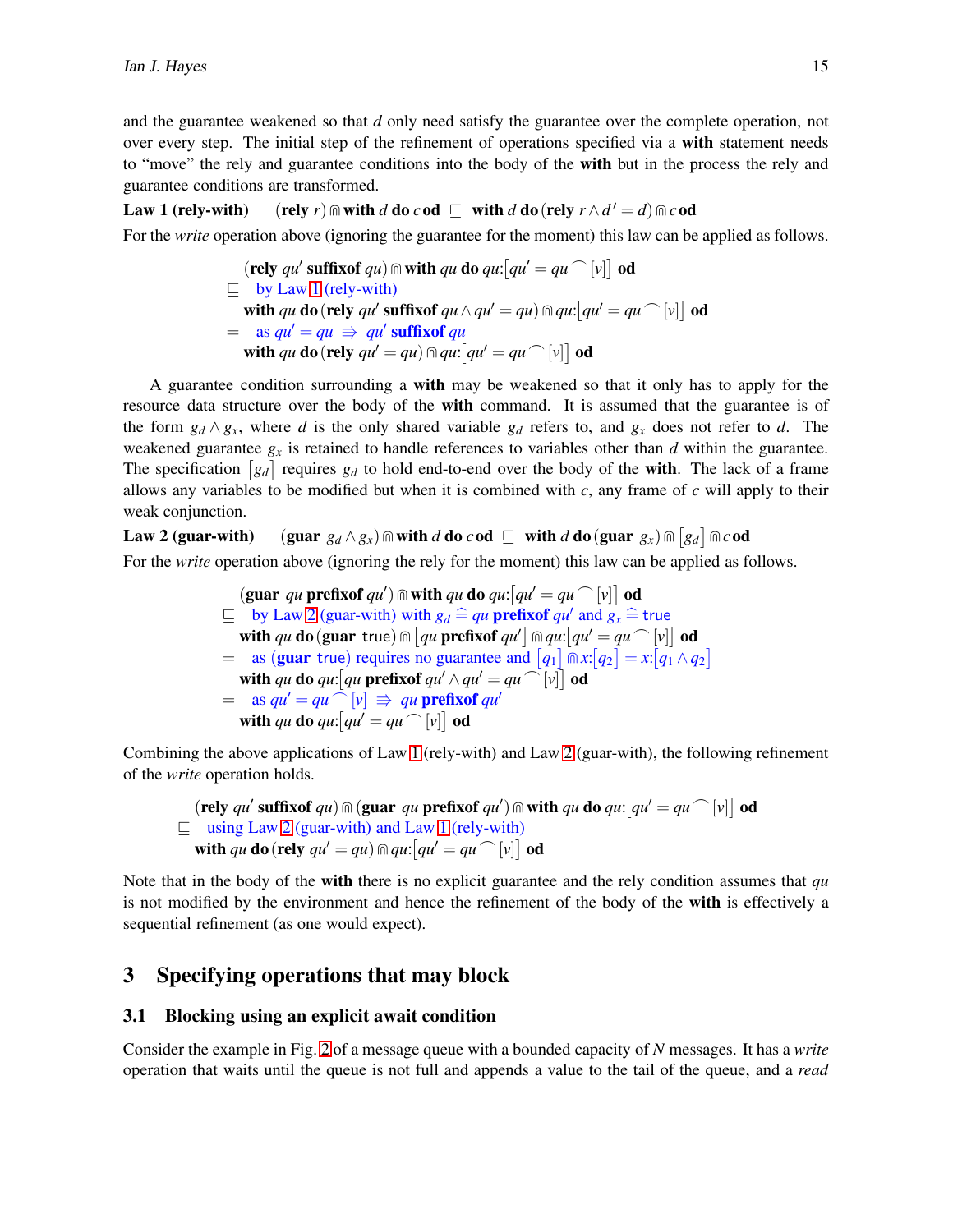```
resource qu : seq Val invariant \#qu \leq N initially qu = [ ]write(v : Val) \cong(rely qu′
suffixof qu)⋓ – implies single writer
   (guar qu prefixof qu') \cap – implies the rely of read
   with qu await \#qu < N do – stable under the rely condition
     \{ \frac{\#qu}{N} \}; qu: \left[ qu' = qu \cap [v] \right] od
read()res : Val \cong(rely qu prefixof qu′
)⋓ – implies single reader
   (guar qu' suffixof qu) \cap – implies the rely of write
   with qu await qu \neq [\ ] do – stable under the rely condition
     {qu \neq [\ ]}; qu, res: [qu = [res'] \cap qu'] od
```
<span id="page-6-0"></span>Figure 2: Message queue with blocking read and write operations

operation that waits until there is a message in the queue and returns the head of the queue, removing it in the process. The queue has a data-type invariant that its size is bounded by *N*. The initialisation establishes the invariant (assuming *N* is a positive integer) and each operation on the queue can assume the invariant when it starts and must be re-establish the invariant when it terminates.

A common approach to specifying potentially blocking operations is to use an **await** statement. The form used here is combined with a with statement. The statement with *d* await *b* do *c*od waits until condition *b* holds and then executes *c*. The resource *d* is attained each time *b* is evaluated, and retained for the execution of *c* if *b* is true; if *b* is false the resource is released and the await retries. For both the *write* and *read* operations the await conditions are stable under the rely condition, i.e. if the await condition *b* holds before a step that satisfies the rely condition *r*, then *b* holds after the step. Hence once the operations are enabled, they remain enabled until they occur.

## 3.2 Blocking using temporal logic termination conditions

The specifications of *read* and *write* in Fig. [2,](#page-6-0) by including await statements, allow non-terminating behaviour in the cases where the await condition never becomes true, e.g. a *read* will wait forever if the queue remains empty because no writes are performed. However, *read* terminates if the queue is eventually non-empty and *write* terminates if the queue is eventually non-full. That leads to an alternative specification using temporal logic termination conditions in Fig. [3.](#page-7-0) To accommodate the termination conditions, a command of the form,

$$
quad \quad t \quad \widehat{=} \quad \mathbf{term} \sqcap (encode \neg t) \tag{3}
$$

is introduced, in which the command **term** only allows any terminating behaviour and for a temporal logic formula *t*, the command **encode** *t* allows just those traces that satisfy  $t^2$  $t^2$ . If the temporal logic formula *t* holds, terminate *t* must terminate, but if *t* does not hold termination is not required, but is allowed. Neither of the specifications of *write* and *read* in Fig. [3,](#page-7-0) contain the explicit awaits used in

<span id="page-6-1"></span><sup>&</sup>lt;sup>2</sup>Such a command can be straightforwardly defined in the semantics for rely/guarantee concurrency presented in [\[2\]](#page-11-6).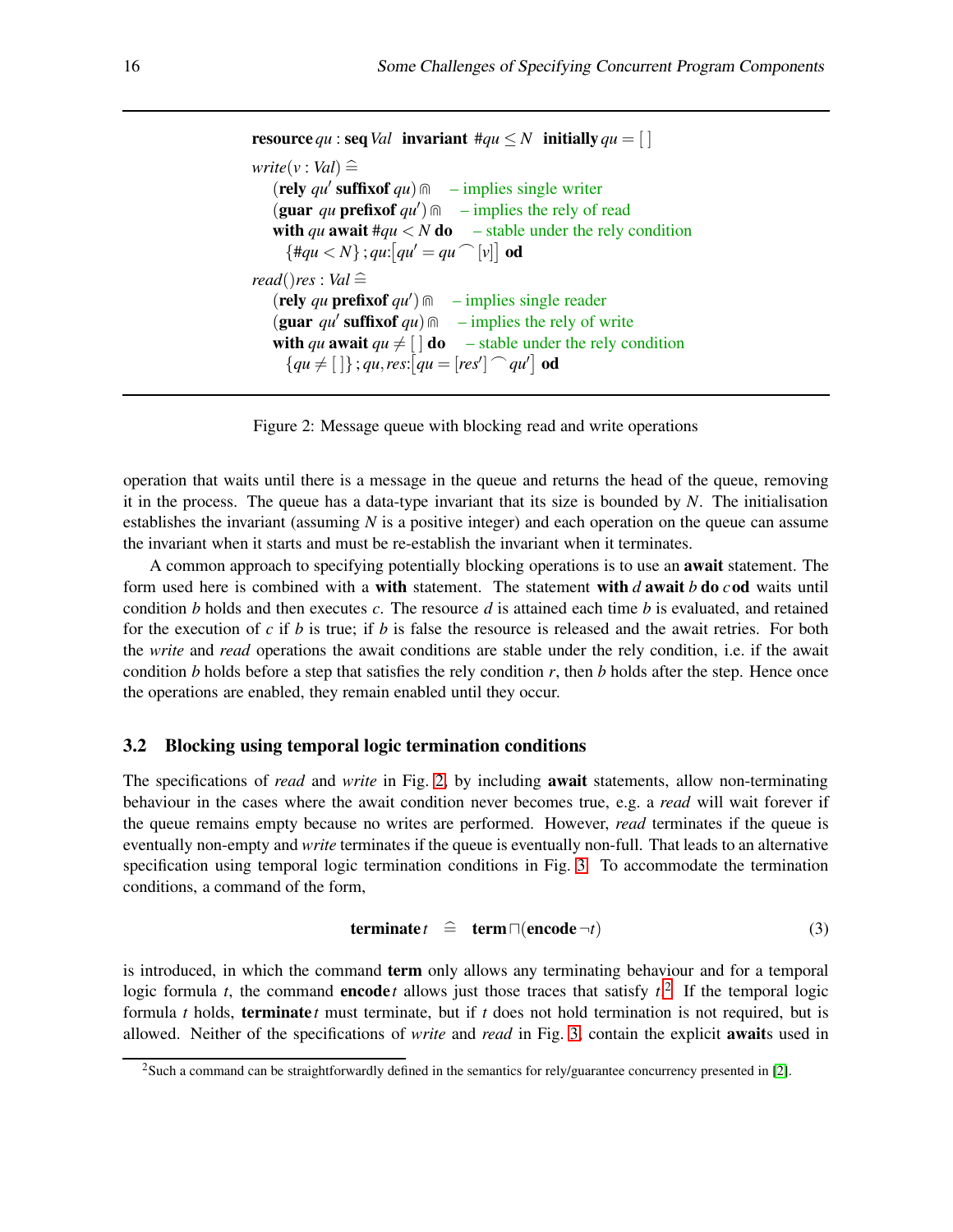```
resource qu : seq Val invariant \#qu \leq N initially qu = \lceil \rceilwrite(v : Val) \congterminate \Diamond (#qu < N) m
       (rely qu′
suffixof qu)⋓ – implies single writer
       (guar qu prefixof qu′
)⋓ – implies the rely of read
       with qu do qu: [qu' = qu \cap [v]] od
read()res : Val \hat{=}terminate \Diamond (qu \neq [ ]) \text{m}(\text{rely } qu \text{ prefix of } qu') \textcirc – implies single reader
       (\text{guar } qu' \text{ suffixof } qu) \, \text{m} – implies the rely of write
       with qu do qu, res: \left[qu = [res'] \right] od
```


Fig. [2.](#page-6-0) The postcondition of the *read* is unsatisfiable if the queue always remains empty because

<span id="page-7-0"></span>
$$
[ \ ] = [res'] \cap qu' \ \equiv \ \text{false} \ .
$$

However, if the condition  $\Diamond (qu \neq \Box)$  holds (i.e. the queue is eventually non-empty), the postcondition eventually becomes feasible from the state in which the queue is non-empty. Note that  $qu \neq \lceil$  is stable under the rely condition and so it will not be falsified by the environment and hence the termination condition is equivalent to  $\Diamond \Box (qu \neq [$  ) in this case.

For the *read* operation, the negation of  $\Diamond$  (*qu*  $\neq$  [ ]) is  $\Box$  (*qu* = [ ]), i.e. the queue is always empty. If  $\Box (qu = \Box)$  the *read* operation is not required to terminate. In addition, if in every state  $qu = \Box$ , the postcondition of *read* is unsatisfiable because  $[$   $] = [res']$   $\cap$   $[$   $]$  is false, and hence the terminating behaviour of *read* is infeasible, and therefore the only possible behaviour if *read* is to not terminate.

More subtly, any finite prefix of a trace of a *read* operation for which  $qu = \lceil \rceil$  in every state cannot have satisfied the postcondition of *read* and hence cannot have terminated. However, it is still possible that another thread may execute a *write* at some later time establishing  $qu \neq \lceil$  and allowing the *read* to terminate. For the finite prefix of the trace, the behaviour of the *read* must correspond to the stuttering allowed by the with statement before it enters its body. Hence for every finite prefix of a trace of *read* in which  $qu = \vert \ \vert$  in every state, the operation performs only finite stuttering steps and, further, nontermination is allowed if  $\Box (qu = | \cdot |)$ . Hence the behaviours allowed by the specifications in Fig. [3](#page-7-0) are actually equivalent to those of the specifications in Fig. [2.](#page-6-0)

For the queue example, if multiple readers and writers are allowed, the specifications need to be adapted. Firstly, the rely conditions of the *write* and *read* operations need to be removed because the rely of *write* is broken by a concurrent thread also performing *write*s, and similarly for the rely of *read* if there are concurrent readers. Secondly, the termination conditions need to be strengthened. There are two strengthenings that correspond to weakly and strongly fair interpretations of the await in specifications using await.

For weak fairness the termination condition of *read* is strengthened to  $\Diamond \Box (qu \neq [\ ])$ , that is, eventually the queue remains non-empty, which implies that concurrent threads are not making the queue empty through *read* operations. For the equivalent specification using an **await** rather than a **terminate**,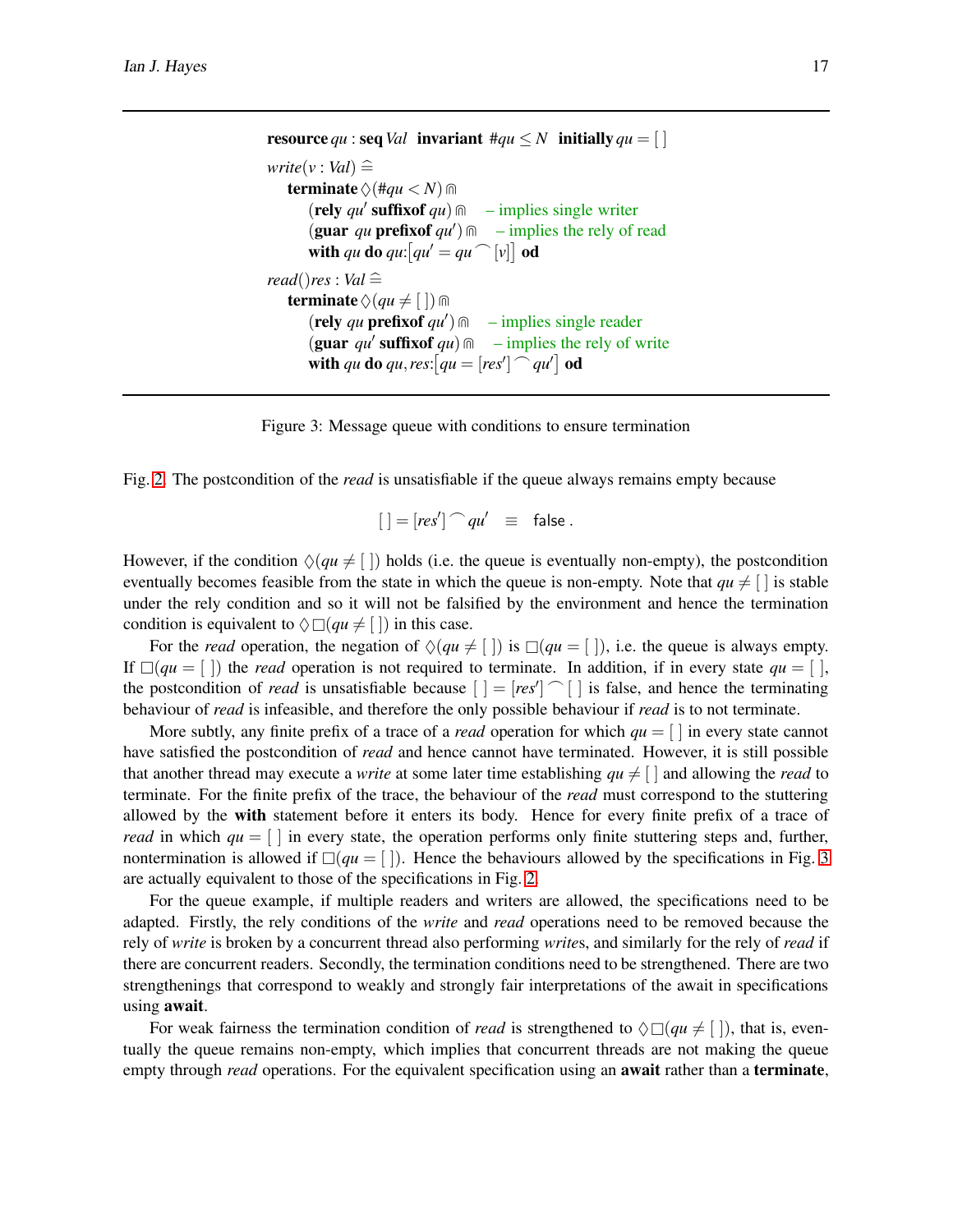## **resource** *s* : **seq**  $Val$  **initially**  $s = [ ]$

 $push(v : Val) \cong \{v \neq null\}$ ; *push\_fail*<sup>ω</sup>; *push\_success*(*v*) **where**  $push\_fail \cong \varepsilon \langle s' \neq s \rangle$  $push\_success(v : Val) \cong \textbf{with } s \textbf{ do } s : [s' = [v] \cap s] \textbf{ od } \text{m term}$  $pop()$ *res* : *Val*  $\cong$  *pop fail*<sup>ω</sup> ; *res* := *pop success*() where  $pop\_fail \cong \varepsilon \langle s' \neq s \rangle$  $pop\_success()$ *res* : *Val*  $\cong$  **with** *s* **do** *s***,***res***:**  $\begin{bmatrix} (s \neq [ ) \Rightarrow s = [res'] \cap s' ) \wedge \\ (s = [ ] \Rightarrow res' = null \end{bmatrix}$  od  $\oplus$  term

<span id="page-8-1"></span>

the **await** can be given a weakly fair interpretation, i.e. if the guard of the await for *read*,  $qu \neq |$ , is eventually continually enabled, the await will succeed. The termination condition for *write* is similar.

For strong fairness the termination condition of *read* is the weaker  $\Box \Diamond (qu \neq [\ ])$ , that is, it is always the case that eventually the queue is non-empty, which implies that concurrent threads can repeatedly make the queue empty through *read* operations but if the queue becomes empty there must then be one of more *write* operations that make it non-empty. Because the termination condition is weaker, this version of *read* must terminate for a wider range of behaviours of its environment and hence requires a stronger implementation, e.g. one that strictly sequences access to the queue, perhaps using a ticket lock.

For the equivalent specification using an **await** rather than a **terminate**, the **await** can be given a strongly fair interpretation, i.e. if the guard of the await for *read*,  $qu \neq [\ ]$ , is always eventually enabled (but the queue may alternate between empty and non-empty), the await will succeed.

An advantage of the specifications using **terminate** clauses is that the condition under which an operation is guaranteed to terminate is made explicit, unlike specifications using await statements where the semantics of the await needs to be changed. This makes it clearer what a programmer using a component can rely on. It also avoids the complication of having different interpretations of await guards as used by Liang and Feng [\[15\]](#page-12-12).

# <span id="page-8-0"></span>4 Transactional operations

Some implementations of operations are optimistic in that they complete most of the operation locally within a thread and then have a final commit phase that may fail if another operation has committed. Such operations consist of a repeated failure behaviour (that does not change the shared data structure) in the presence of interference followed by a successful commit phase. Of course, in the presence of repeated interference the successful commit may never occur. There are many examples of lock-free algorithms that exhibit the above behaviour [\[22\]](#page-12-3) but to make the discussion concrete, we make use of Treiber's well-known concurrent stack data structure [\[23\]](#page-12-13).

#### 4.1 Specification using explicit failure

Treiber [\[23\]](#page-12-13) provided a non-blocking lock-free implementation of a stack in which the push and pop operations may be concurrently executed by many threads. However, an attempt to push or pop a value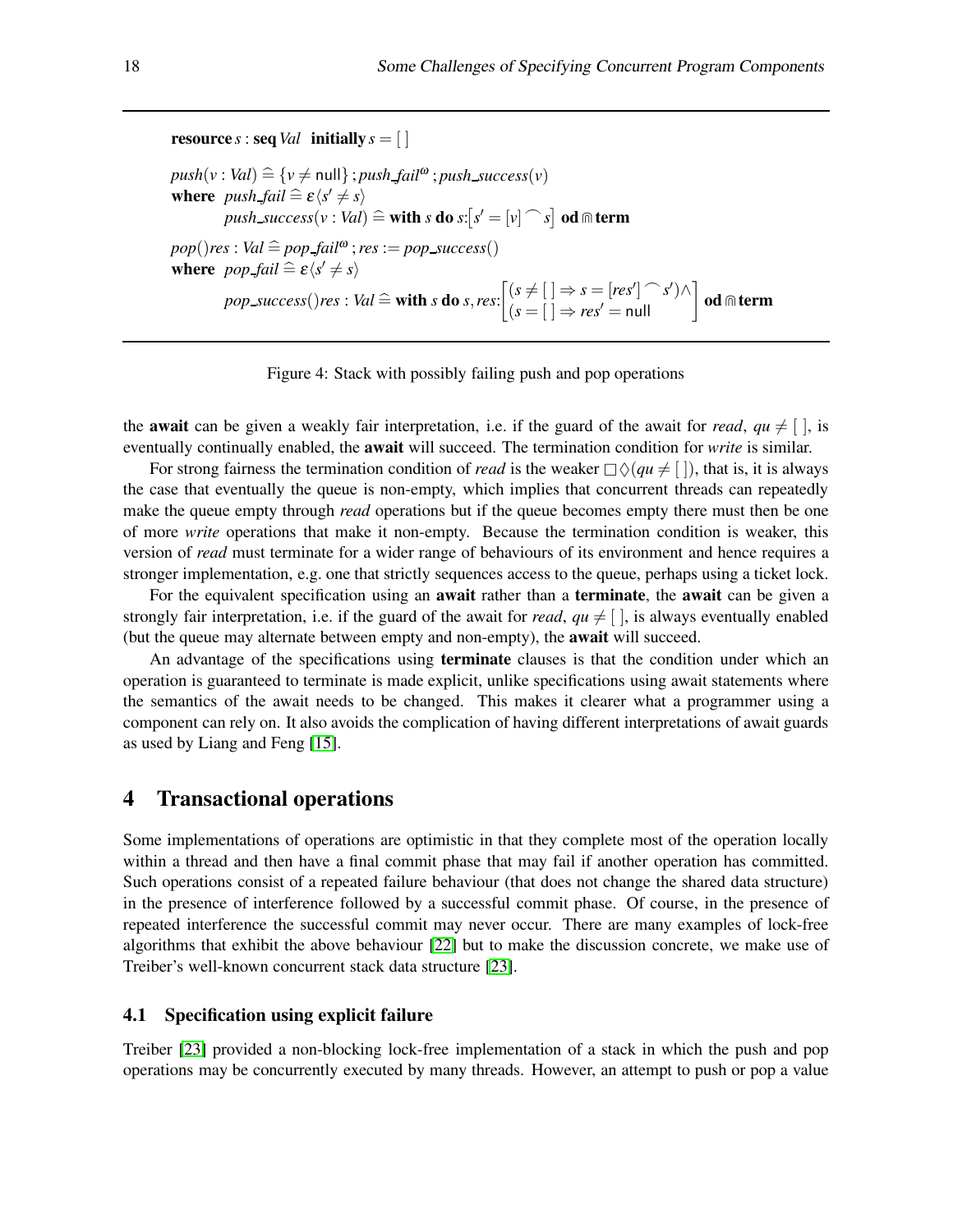**resource** *s* : **seq**  $Val$  **initially**  $s = [ ]$  $push(v : Val) \cong \{v \neq null\}$  ; terminate  $\Diamond \Box_{\varepsilon} (s' = s) \Cap \textbf{with } s \textbf{ do } s: [s' = [v] \cap s]$  od  $pop()$ *res*: *Val*  $\widehat{=}$  **terminate**  $\Diamond \Box_{\varepsilon} (s' = s) \Cap$  with *s* do *s*, *res*:  $\begin{bmatrix} (s \neq [ ) \Rightarrow s = [res'] \cap s' ) \land \\ (s = [ ] \Rightarrow res' = null \end{bmatrix}$ **od** 

#### <span id="page-9-1"></span>Figure 5: Stack with conditions to ensure termination

may fail due to interference from parallel stack operations, and hence it may need to be retried until it succeeds. In the worse case, if every time an operation is tried it fails due to interference, that invocation of operation may never terminate.

Fig. [4](#page-8-1) gives a specification of a stack with *push* and *pop* operations that may fail and need to retry, possibly indefinitely. If the stack is empty, *pop* returns the special value null, which may not be pushed onto the stack.[3](#page-9-0) The *push fail* operation may be executed any number of times but each time it is executed the environment makes a step that changes the stack *s*. If from some point of time the environment never changes *s*, then the *push fail* becomes infeasible and the operation must perform *push success* which pushes the value on the stack and terminates; the command **term** only allows any terminating computation and hence when conjoined with a specification restricts it to just its terminating behaviours. The command  $\varepsilon \langle s' \neq s \rangle$  corresponds to the environment performing a step that modifies *s*; it may also perform a finite number of stuttering program steps (i.e. steps that do not change observable variables). If the environment performs a step modifying *s*,  $\varepsilon \langle s' \neq s \rangle$  terminates but if not, it becomes infeasible and termination of the iteration is forced, so that the *push success* alternative is taken. The definition of *pop* is similar.

#### 4.2 Specification using temporal logic termination conditions

Note that if the stack *s* is never changed by the environment, the behaviour of the *push* (or *pop*) operation reduces to just its successful behaviour. More subtly, if the environment eventually stops changing *s*, then there can only be a finite number of failure iterations before the operation succeeds. This latter condition can be converted into a temporal logic termination condition  $\Diamond \Box_{\varepsilon} (s' = s)$ , i.e. eventually all environment steps do not change the value of the stack, which leads to the specification given in Fig. [5.](#page-9-1) An extended form of temporal logic is used here that distinguishes program and environment steps and allows one to specify a constraint on a step in the form of a relation, in this case  $s' = s$ . If parallel activity on the stack eventually quiesces, Treiber's push and pop operations are guaranteed to terminate, and hence the specifications with the quiescence termination conditions do not need to include the failure possibilities.

The negation of the termination condition is  $\Box \Diamond_{\varepsilon} (s' \neq s)$ , i.e. from every state there is eventually an environment step that modifies *s*. However –unlike for the blocking queue– that does not make the postcondition of either operation unsatisfiable and hence if the negation of the termination condition holds, each operation may either terminate satisfying its postcondition or never terminate. In a similar manner to the blocking queue, for a finite trace for which an operation has not yet satisfied its postcondition, it is still possible to extend the trace so that the postcondition is satisfied, and hence the only allowable

<span id="page-9-0"></span> $3$ In the context of concurrent stack operations, the *pop* operation must well defined when the stack is empty; note that even if an *is empty* operation returned false, concurrent interference may empty the stack before a subsequent *pop* operation.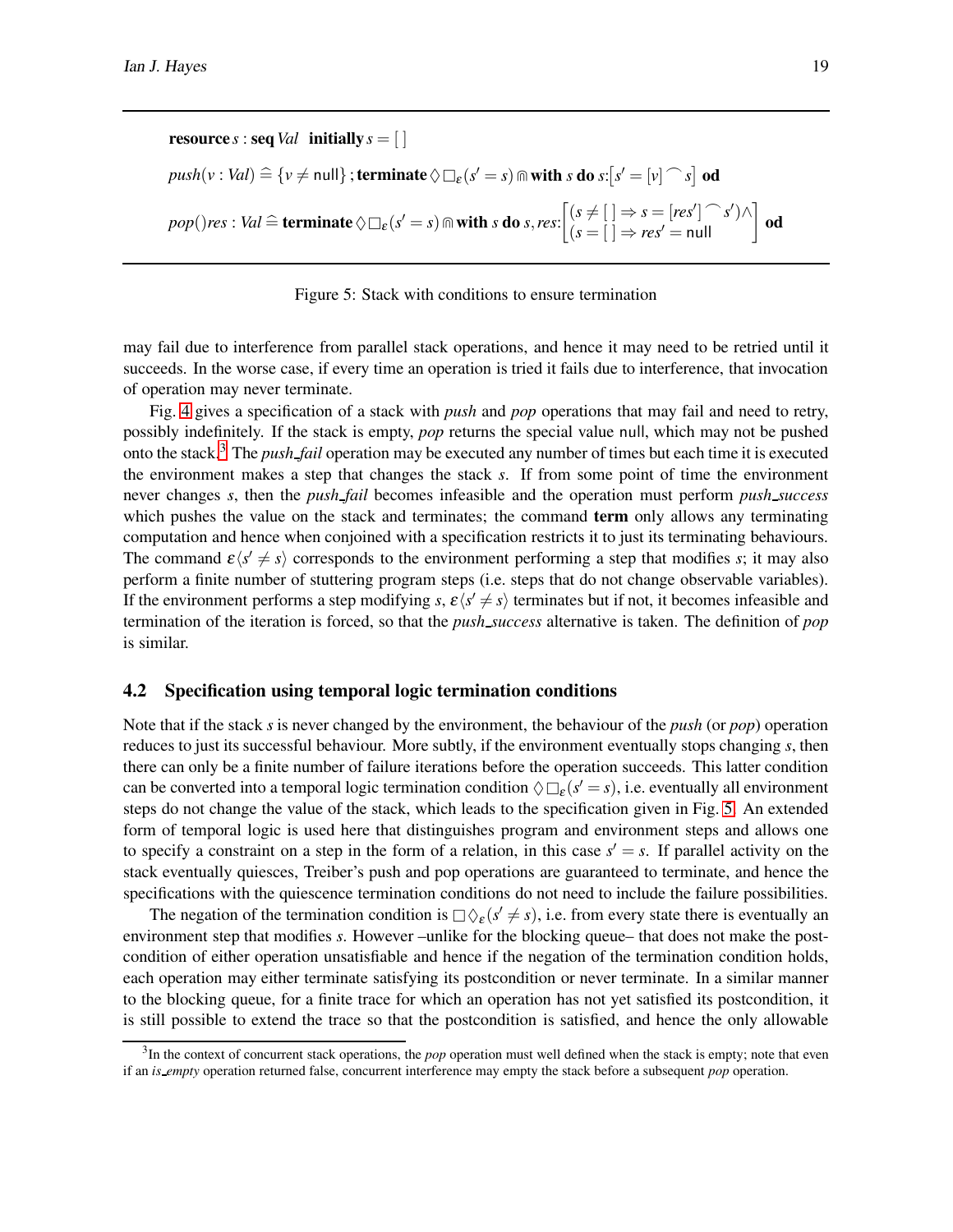behaviour of the operation for a finite trace that has not yet satisfied its postcondition is finite stuttering. Hence if the termination condition is not satisfied an operation may either terminate successfully satisfying its postcondition or fail to terminate but only ever perform stuttering steps, i.e. it never modifies *s*. Hence the specifications in Fig. [5](#page-9-1) are equivalent to those in Fig. [4.](#page-8-1)

If the termination conditions on the stack operations are replaced by *true*, the operations must always terminate, even under interference from other threads performing *push* and *pop* operations. That gives strictly stronger specifications because their termination conditions are weaker. An implementation might then be required to make use of a lock that sequentialises access to the stack in the order in which the lock is requested (such as a ticket lock) in order to ensure termination.

# 5 Conclusions

To specify concurrent program components one needs to be able to address issues such as operation atomicity, operations blocking on conditions or locks, and transactional operations that may fail and need to be retried. Hoare's resource concept provides a notion of atomicity with respect to a resource. A contribution of this paper is to examine its interaction with rely and guarantee conditions in order to enable the initial refinement step of Hoare's with statements to code. Brookes [\[1\]](#page-11-4) also makes use of the concept of a resource in concurrent separation logic. He generalises Hoare's concept to handle the heap as well as variables.

The specifications of operations using **with** statements do not dictate whether they are refined to implementations using locks or to non-blocking implementations or even a programming language that supports with statements. One issue not addressed here is that operations requiring multiple resources, e.g. an operation that needs to perform operations on two separate resources and needs to be considered atomic as a whole. In this case the with statement needs to allow for multiple resources, and if locking is used in the implementation of the operations, to avoid deadlock, the locking has to ensure that resources are locked in the same order. Note that with statements may be nested but they do not allow the complete flexibility of locks. For example, algorithms that lock one node in a list and then lock the next node before releasing the first node do not match a nesting structure.

Operations that block waiting for some condition have the potential for non-terminating behaviour. That has been addressed via two ways of specifying such operations: a form that makes use of an **await** construct that blocks until its guard holds, and an implicit form that includes a condition under which termination is required.

Non-blocking algorithms can provide more efficient solutions for managing shared data structures than using locks, but some algorithms have the issue that, under interference, they may fail and need to be retried. In the worst case an operation may be continually thwarted and never get a chance to complete and hence its specification needs to either allow for that possible behaviour or provide conditions under which it will terminate successfully, e.g. that the interference quiesces so that it can complete.

The approach taken in this paper is to indicate some directions for devising specifications for concurrent program components. In doing so we have shown that specifications with explicit await clauses can be expressed in a more abstract form with a temporal logic formula giving the condition under which termination is guaranteed. Such specifications have greater expressive power than those using explicit await constructs because temporal logic formulae allow termination conditions that cannot be expressed as await conditions, for example, if the blocking queue allows multiple readers and hence its await condition was no longer stable, an alternative termination condition of  $\Box \Diamond (qu \neq \Box)$  would require an implementation to guarantee the termination of each read operation under interference from other reads,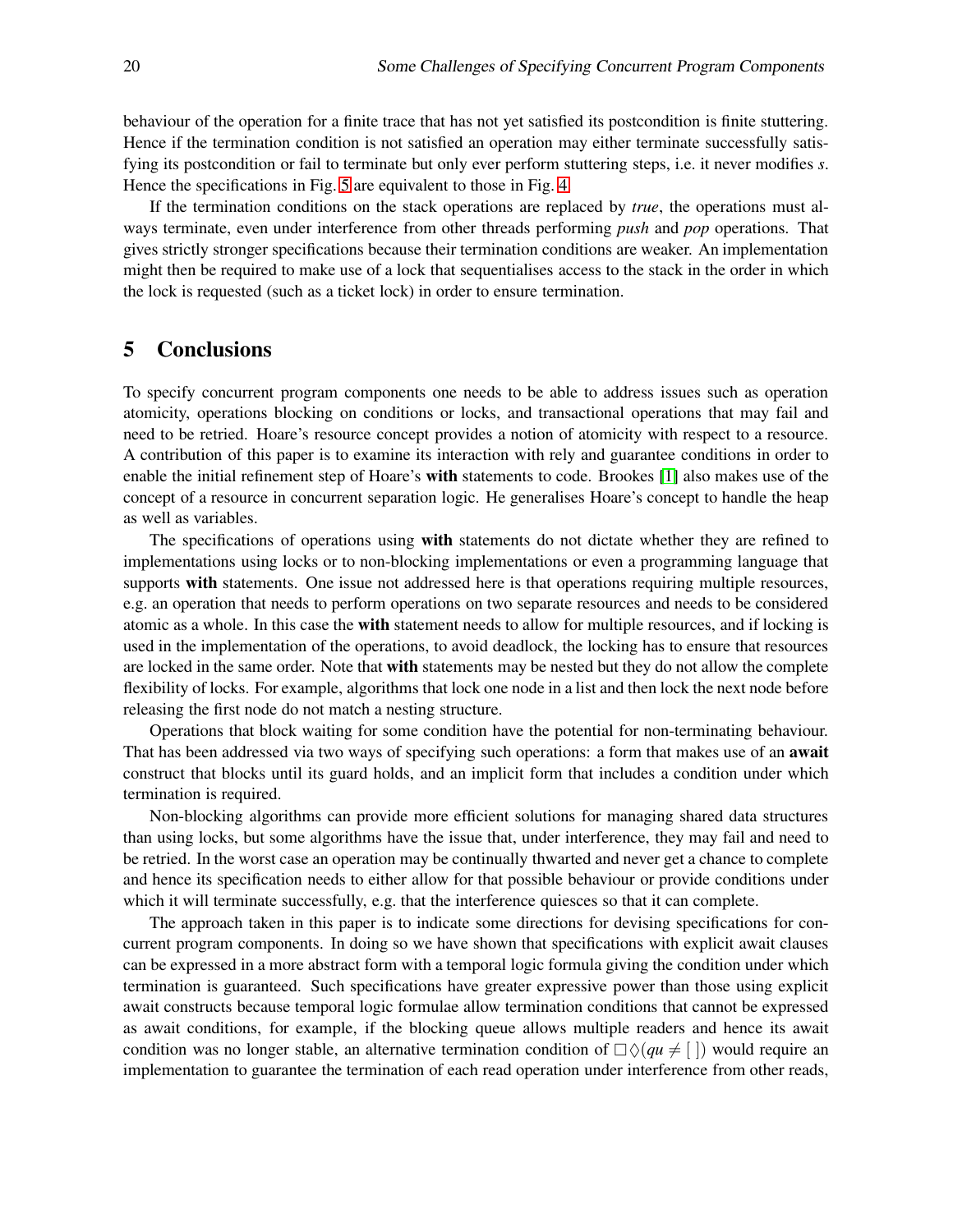provided a writer was also actively appending values to the queue. An implementation of *read* might, for example, use a lock that sequentialises access in the order in which the lock is requested (such as a ticket lock) in order to ensure termination.

Liang and Feng [\[15\]](#page-12-12) have addressed handling progress conditions for blocking operations (which they refer to as partial methods). Their approach makes use of await statements but they give four different semantic interpretations to await statements depending on whether one requires the operations to be starvation free or deadlock free, and depending on whether the enabling conditions are treated as weakly or strongly fair. The weakly and strongly fair interpretations correspond to different termination conditions for operations. The explicit use of a temporal logic termination condition differentiates these two cases while avoiding the issues involved with giving different semantic interpretations to the await construct.

At this stage our treatment has not been fully formalised and further work is required to support refinement of such specifications to code.

Acknowledgements. Thanks are due to Robert Colvin, Cliff Jones, Larissa Meinicke, Patrick Meiring, and Kirsten Winter, and the anonymous reviewers for feedback on the ideas presented here. This research was supported Australian Research Council Discovery Grant DP130102901.

# <span id="page-11-4"></span>References

- [1] S. Brookes (2007): *A semantics for concurrent separation logic*. Theoretical Computer Science 375(1–3), pp. 227–270, doi:[10.1016/j.tcs.2006.12.034](http://dx.doi.org/10.1016/j.tcs.2006.12.034).
- <span id="page-11-6"></span>[2] R. J. Colvin, I. J. Hayes & L. A. Meinicke (2016): *Designing a semantic model for a wide-spectrum language with concurrency*. Formal Aspects of Computing 29, pp. 853–875, doi:[10.1007/s00165-017-0416-4](http://dx.doi.org/10.1007/s00165-017-0416-4).
- <span id="page-11-0"></span>[3] R. W. Floyd (1967): *Assigning meanings to programs*. In: Proceedings of Symposia in Applied Mathematics: Math. Aspects of Comput. Sci., 19, pp. 19–32, doi:[10.1090/psapm/019/0235771](http://dx.doi.org/10.1090/psapm/019/0235771).
- <span id="page-11-10"></span>[4] I. J. Hayes (2016): *Generalised rely-guarantee concurrency: An algebraic foundation*. Formal Aspects of Computing 28(6), pp. 1057–1078, doi:[10.1007/s00165-016-0384-0](http://dx.doi.org/10.1007/s00165-016-0384-0).
- <span id="page-11-7"></span>[5] I. J. Hayes, R. J. Colvin, L. A. Meinicke, K. Winter & A. Velykis (2016): *An algebra of synchronous atomic steps*. In J. Fitzgerald, C. Heitmeyer, S. Gnesi & A. Philippou, editors: FM 2016: Formal Methods: 21st International Symposium, Proceedings, LNCS 9995, Springer International Publishing, Cham, pp. 352–369, doi:[10.1007/978-3-319-48989-6\\_22](http://dx.doi.org/10.1007/978-3-319-48989-6_22).
- <span id="page-11-9"></span>[6] I. J. Hayes, C. B. Jones & R. J. Colvin (2014): *Laws and semantics for rely-guarantee refinement*. Technical Report CS-TR-1425, Newcastle University.
- <span id="page-11-8"></span>[7] Ian J. Hayes, Larissa A. Meinicke, Kirsten Winter & Robert J. Colvin (2018): *A synchronous program algebra: a basis for reasoning about shared-memory and event-based concurrency*. Formal Aspects of Computing, doi:[10.1007/s00165-018-0464-4](http://dx.doi.org/10.1007/s00165-018-0464-4). Online 6 August 2018.
- <span id="page-11-2"></span>[8] Maurice Herlihy & Jeannette M. Wing (1990): *Linearizability: A Correctness Condition for Concurrent Objects.* ACM Trans. Program. Lang. Syst. 12(3), pp. 463–492, doi:[10.1145/78969.78972](http://dx.doi.org/10.1145/78969.78972).
- <span id="page-11-1"></span>[9] C. A. R. Hoare (1969): *An Axiomatic Basis for Computer Programming*. Communications of the ACM 12(10), pp. 576–580, 583, doi:[10.1145/363235.363259](http://dx.doi.org/10.1145/363235.363259).
- <span id="page-11-5"></span>[10] C. A. R. Hoare (1972): *Towards a Theory of Parallel Programming*. In: Operating System Techniques, Academic Press, pp. 61–71.
- <span id="page-11-3"></span>[11] C. A. R. Hoare (1975): *Parallel programming: an axiomatic approach*. Computer Languages 1(2), pp. 151–160, doi:[10.1016/0096-0551\(75\)90014-4](http://dx.doi.org/10.1016/0096-0551(75)90014-4).